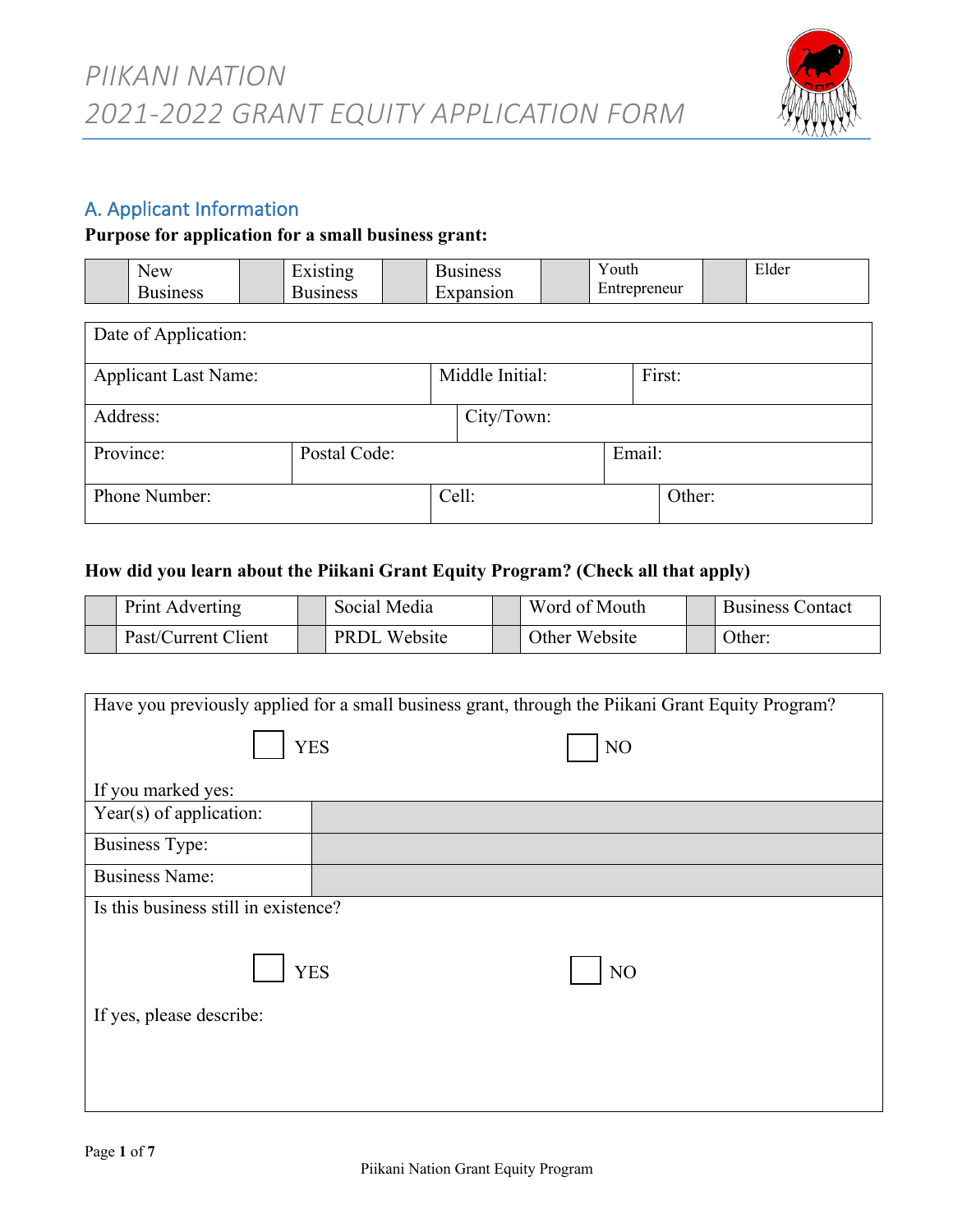

| Have you taken small business training or can demonstrate business knowledge?      |                |  |  |  |  |  |  |
|------------------------------------------------------------------------------------|----------------|--|--|--|--|--|--|
| <b>YES</b>                                                                         | NO             |  |  |  |  |  |  |
| If yes, please attach certificate, degree, diploma etc.                            |                |  |  |  |  |  |  |
| Have you previously been awarded a grant through the Piikani Grant Equity Program? |                |  |  |  |  |  |  |
| <b>YES</b><br>If you marked yes:                                                   | N <sub>O</sub> |  |  |  |  |  |  |

| II you marked yes.      |  |
|-------------------------|--|
| Year(s) of application: |  |
|                         |  |
| <b>Business Type:</b>   |  |
| <b>Business Name:</b>   |  |

# B. Business Information

| Is the business mailing address the same as the applicants mailing address? |  |  |  |  |  |  |  |  |
|-----------------------------------------------------------------------------|--|--|--|--|--|--|--|--|
| <b>YES</b><br>N <sub>O</sub>                                                |  |  |  |  |  |  |  |  |
| If different please indicate:                                               |  |  |  |  |  |  |  |  |
| Website:<br><b>Business Fax:</b><br><b>Business Phone:</b>                  |  |  |  |  |  |  |  |  |
| Full-time:<br>Part-time:<br>Number of employees:                            |  |  |  |  |  |  |  |  |

| What is your Business Structure?                      |                               |  |                          |  |             |  |  |  |
|-------------------------------------------------------|-------------------------------|--|--------------------------|--|-------------|--|--|--|
|                                                       | Sole-Proprietorship           |  | Partnership              |  | Corporation |  |  |  |
| Is this business located on a First Nation Community? |                               |  |                          |  |             |  |  |  |
|                                                       |                               |  |                          |  |             |  |  |  |
|                                                       | Please provide copy of        |  | Please provide a copy of |  | <b>Both</b> |  |  |  |
|                                                       | BCR (Band Council Resolution) |  | <b>Business License</b>  |  |             |  |  |  |
|                                                       | <b>Business Name:</b>         |  |                          |  |             |  |  |  |
|                                                       |                               |  |                          |  |             |  |  |  |
|                                                       |                               |  |                          |  |             |  |  |  |
|                                                       |                               |  |                          |  |             |  |  |  |
|                                                       |                               |  |                          |  |             |  |  |  |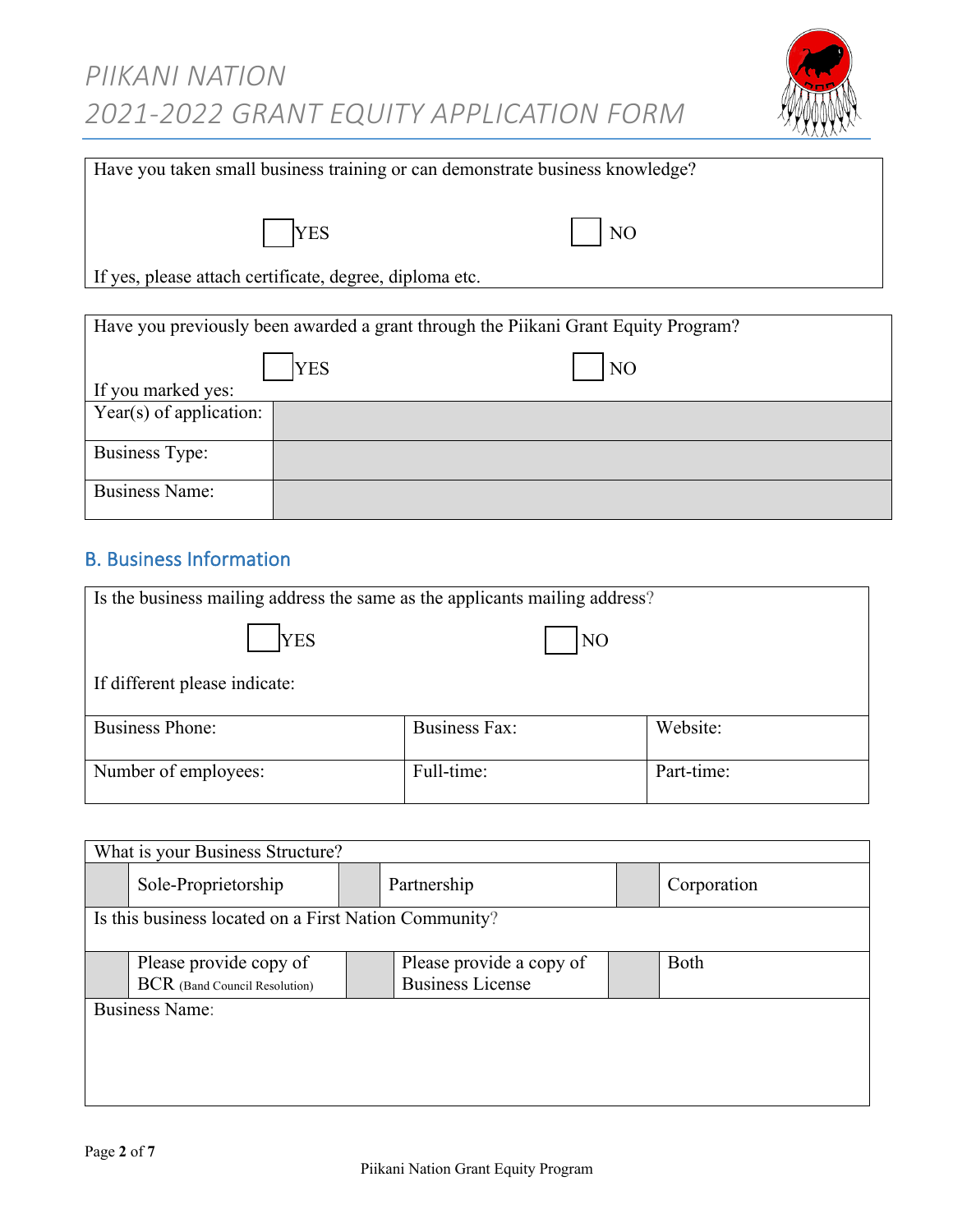

## B.1. Business Description

Tell us about your project (e.g. What products/service will you be offering or are currently offering? What's your current/ existing target market? Who are your competitors? etc.)

*Attach additional supporting documents (e.g. Business Plan, market studies, business studies, and or relevant industry information)*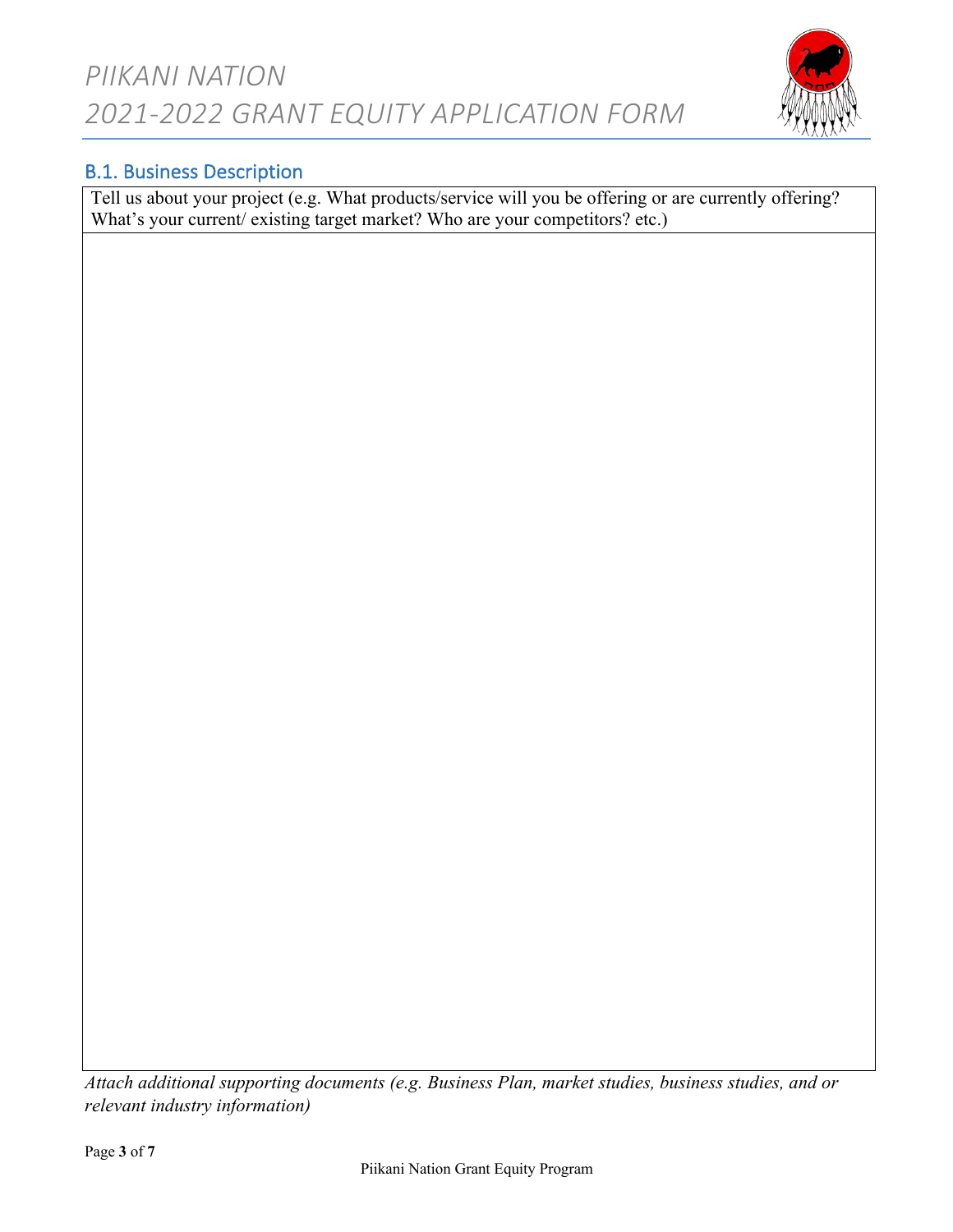Itemize major projected expenditures and set out the proposed financing package. These are estimates only and are intended to provide Piikani Nation with information on the expected size and scope of your project.

*PIIKANI NATION* 2021-2022 GRANT EQUITY APPLICATION FORM



# **B.2. Estimated Project Costs and Financing**

| <b>Estimated Project Costs</b>       | \$<br><b>Estimated Project Financing</b>                                         | \$ |
|--------------------------------------|----------------------------------------------------------------------------------|----|
| <b>Capital</b>                       | Applicant Cash Equity                                                            |    |
| <b>Building</b>                      | Piikani Grant Equity Program                                                     |    |
| Land                                 | Commercial Financing (specify below)                                             |    |
| Equiptment                           |                                                                                  |    |
| Inventory                            |                                                                                  |    |
| Other (specify below)                |                                                                                  |    |
|                                      | <b>Total Commercial Financing</b>                                                |    |
| <b>Total Capital</b>                 | Other Government Financing (specify below)                                       |    |
| <b>Operating</b>                     |                                                                                  |    |
| Rent                                 |                                                                                  |    |
| <b>Utilities</b>                     |                                                                                  |    |
| Insurance                            | <b>Total Government Financing</b>                                                |    |
| Other (specify below)                | Other Financing (specify below)                                                  |    |
|                                      |                                                                                  |    |
| <b>Total Operating</b>               |                                                                                  |    |
| Marketing                            |                                                                                  |    |
| <b>Business Planning</b>             |                                                                                  |    |
| <b>Business Support</b>              | <b>Total Other Financing</b>                                                     |    |
|                                      | <b>Total Estimate Project Costs Must Equal Total Estimated Project Financing</b> |    |
| <b>TOTAL ESTIMATED PROJECT COSTS</b> | TOTAL ESTIMATED PROJECT FINANCING                                                |    |

*Please provide proof, of any additional commercial financing or additional funding.*

|                              | <b>Piikani Grant Equity Program</b> |
|------------------------------|-------------------------------------|
| <b>Grant Request Amount:</b> |                                     |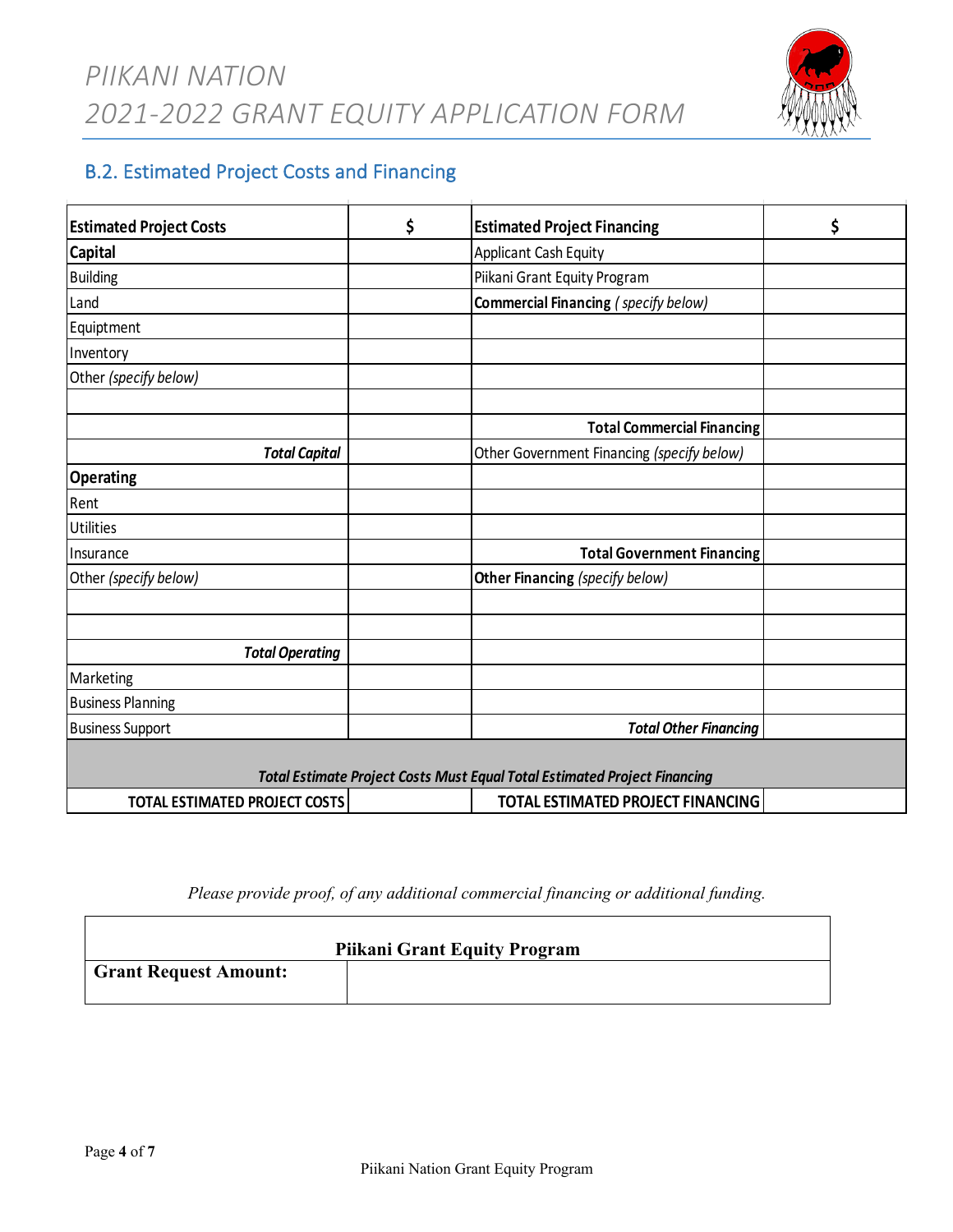

### B.3. Projected Expenses

**NOTE: \*\*\***A quote from each supplier is required to be submitted with the application for the projected expenses, and we encourage the use of an Aboriginal supplier. **\*\*\***

| PROJECTED EXPENSES FOR THE \$5,000 |                        |                      |  |  |  |  |  |
|------------------------------------|------------------------|----------------------|--|--|--|--|--|
| Name of Supplier                   | Description of Expense | <b>Total Expense</b> |  |  |  |  |  |
|                                    |                        | \$                   |  |  |  |  |  |
|                                    |                        |                      |  |  |  |  |  |
|                                    |                        |                      |  |  |  |  |  |
|                                    |                        |                      |  |  |  |  |  |
|                                    |                        |                      |  |  |  |  |  |
|                                    |                        |                      |  |  |  |  |  |
|                                    |                        |                      |  |  |  |  |  |
|                                    |                        |                      |  |  |  |  |  |
| <b>Total Expenses</b>              | \$                     |                      |  |  |  |  |  |

# C. Ownership Information

*List all owners and partners*

| Full Name | Date of Birth | Ownership |
|-----------|---------------|-----------|
|           |               |           |
|           |               |           |
|           |               |           |
|           |               |           |
|           |               |           |

## C.1. Education and Experience

Attach a resume for each individual identified above. Resume should highlight individual's education, training, employment history and other experience relevant to the proposed business.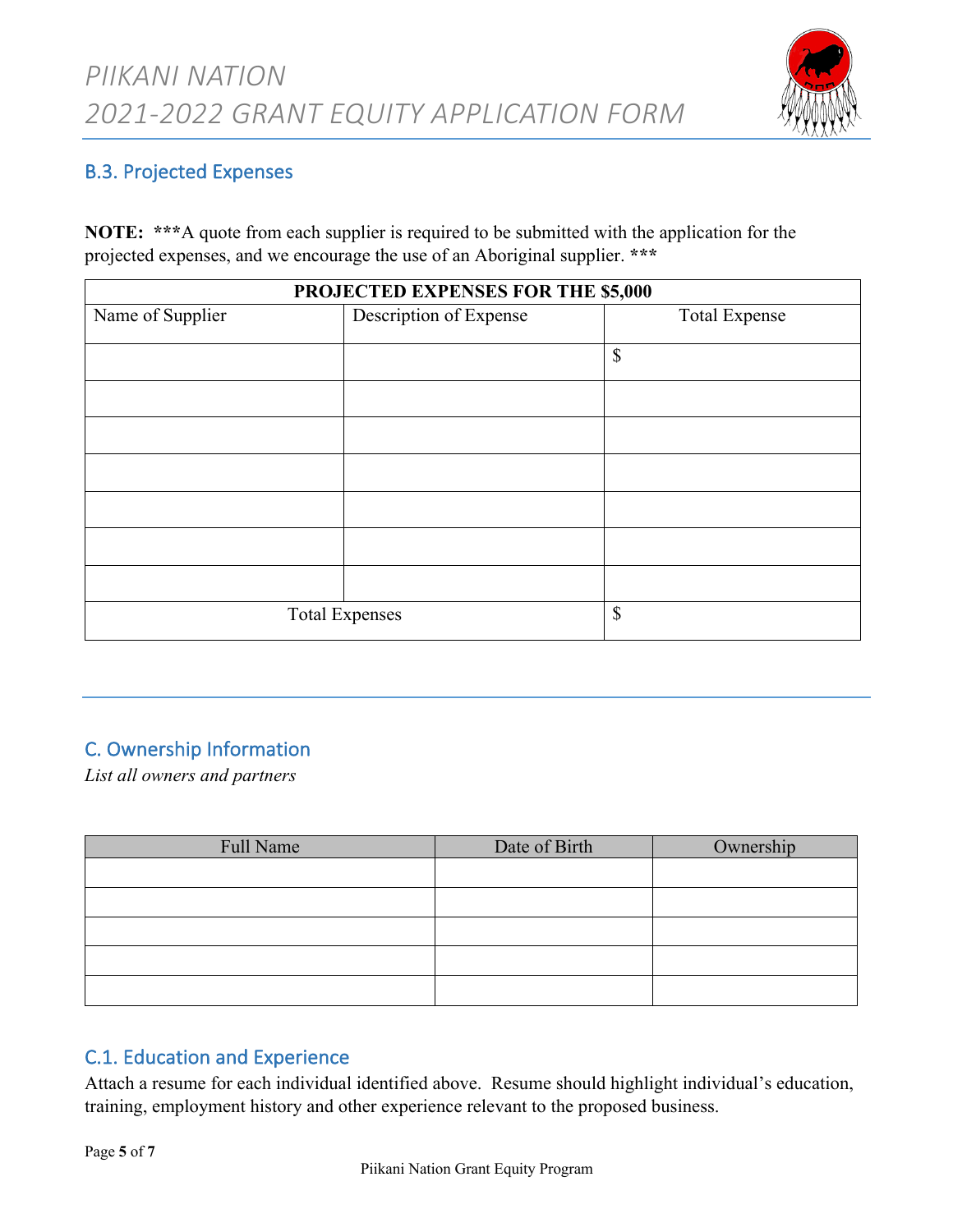

# Documentation Requirements Checklist

Ensure the following documents are submitted with your application or the grant may not be approved.

 $(\forall)$ 

| <b>Business Plan</b><br>To include:<br>Marketing Plan<br>Financials                                                                                                                                                                                                                                   |
|-------------------------------------------------------------------------------------------------------------------------------------------------------------------------------------------------------------------------------------------------------------------------------------------------------|
| Proof that the business is owned by a Piikani Nation Member.<br>Copy of status card, and where required a copy of the articles of incorporation<br>and partnership agreement.<br>Copy of BCR<br>Copy of Business License                                                                              |
| A copy of the projected timeline and budget from beginning to end and milestone dates<br>of the business/project/initiative - If a separate document:<br>NOTE: A report must be completed and submitted to Piikani Resource Development<br>Ltd. on the business/project/initiative by March 31, 2022. |
| Resume of Owner(s)                                                                                                                                                                                                                                                                                    |
| Proof the applicant has contributed equity to business                                                                                                                                                                                                                                                |
| Copies of quotes from the suppliers.                                                                                                                                                                                                                                                                  |
| Samples of marketing.                                                                                                                                                                                                                                                                                 |
| Read and understand the Program Policy                                                                                                                                                                                                                                                                |

*Incomplete applications cannot be considered, please see a copy of the grant equity guidelines for further information.*